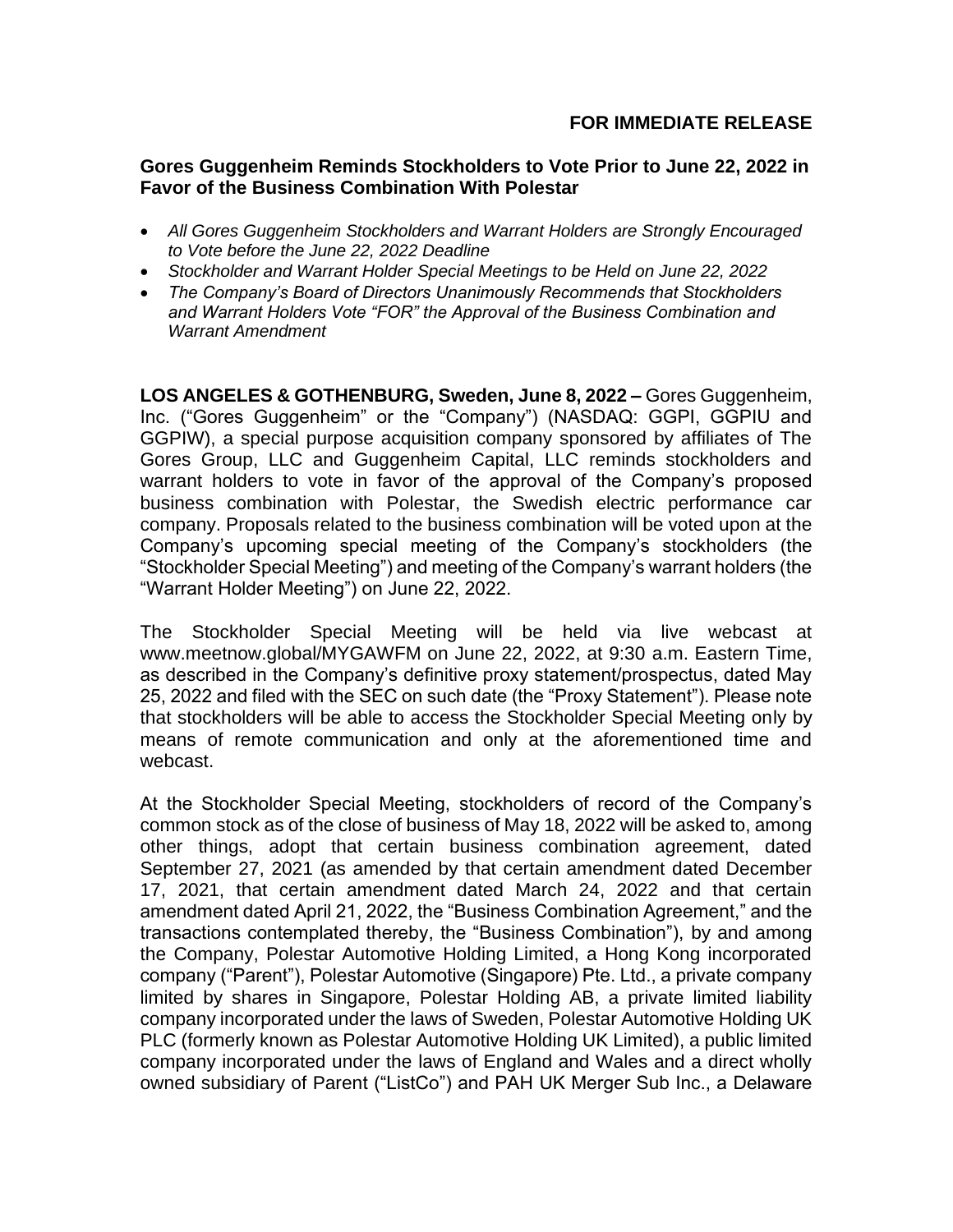corporation and a direct wholly owned subsidiary of ListCo, and approve the transactions contemplated by the Business Combination Agreement.

The Proxy Statement and proxy card were mailed to stockholders of record on or about May 25, 2022. Each stockholder's vote is important, regardless of the number of shares held.

All stockholders are strongly encouraged to vote as soon as possible in advance of the Stockholder Special Meeting. The Company requests that each stockholder of record complete, sign, date and return a proxy card. Stockholders who hold shares in "street name," meaning that their shares are held of record by a broker, bank or other nominee, should contact their broker, bank or nominee to ensure that their shares are voted.

# **THE COMPANY'S BOARD OF DIRECTORS UNANIMOUSLY RECOMMENDS THAT ITS STOCKHOLDERS VOTE "FOR" THE APPROVAL OF THE BUSINESS COMBINATION, AND EACH OF THE RELATED PROPOSALS DESCRIBED IN THE PROXY STATEMENT.**

The Warrant Holder Meeting will be held via live webcast at www.meetnow.global/MYVPLYT on June 22, 2022, at 10:00 a.m. Eastern Time, as described in the Proxy Statement. Please note that warrant holders will be able to access the Warrant Holder Meeting only by means of remote communication and only at the aforementioned time and webcast.

At the Warrant Holder Meeting, warrant holders of outstanding warrants issued as part of the units included in the Company's IPO (the "Public Warrants") and held of record as of the close of business on May 18, 2022 will be asked to approve an amendment to the existing warrant agreement (the "Warrant Amendment") that governs the Public Warrants, to permit the conversion of Public Warrants to Class C-1 ADSs of ListCo in connection with the closing of the proposed Business Combination, as described in the Proxy Statement.

The Proxy Statement and proxy card were mailed to warrant holders of record on or about May 25, 2022. Each warrant holder's vote is important, regardless of the number of Public Warrants held.

All warrant holders are strongly encouraged to vote as soon as possible in advance of the Warrant Holder Meeting. The Company requests that warrant holder of record at the close of business on May 18, 2022, complete, sign, date and return a proxy card. Warrant holders who hold shares or Public Warrants in "street name," meaning that their Public Warrants are held of record by a broker, bank or other nominee, should contact their broker, bank or nominee to ensure that their Public Warrants are voted.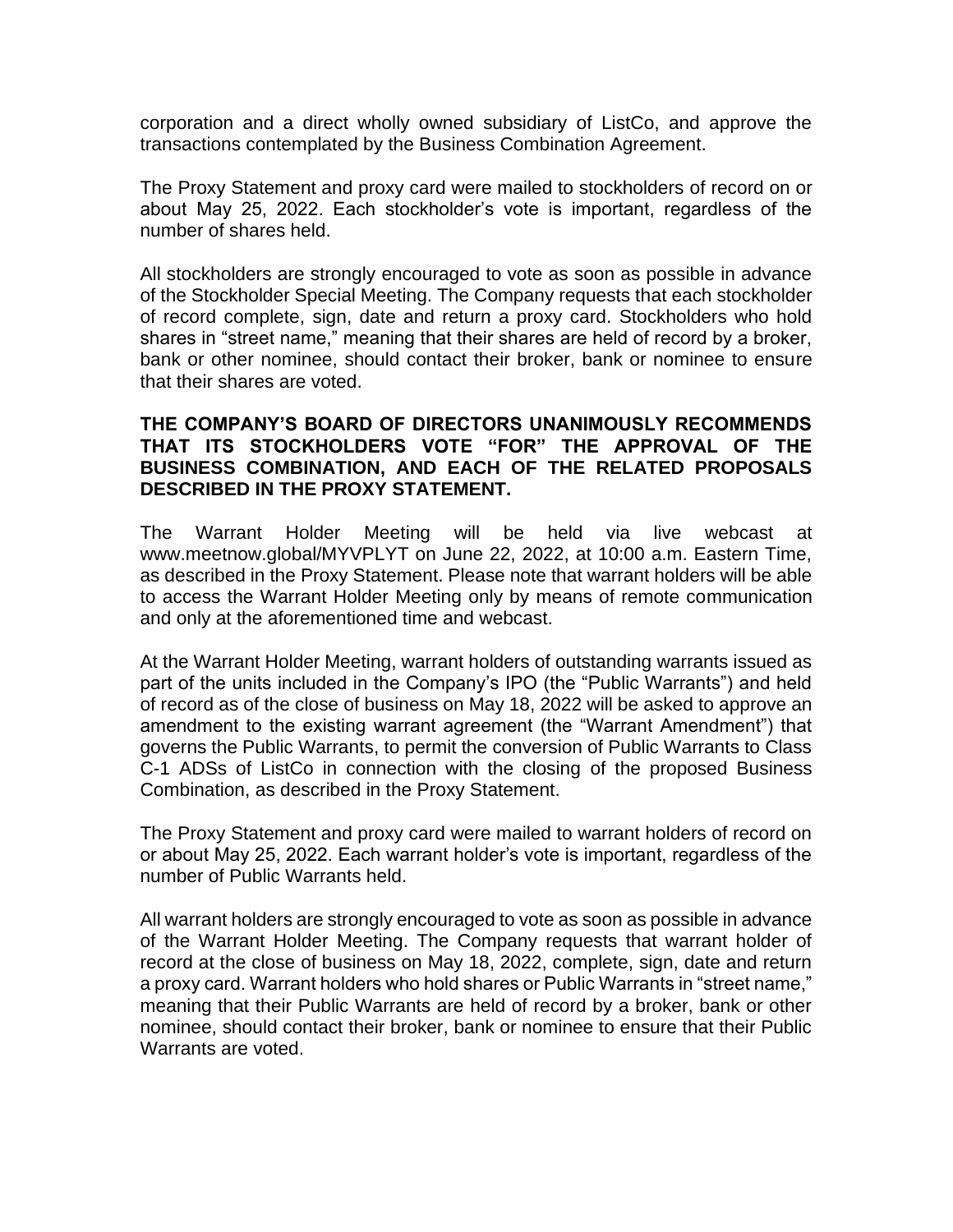# **THE COMPANY'S BOARD OF DIRECTORS UNANIMOUSLY RECOMMENDS THAT ITS WARRANT HOLDERS VOTE "FOR" THE APPROVAL OF THE WARRANT AMENDMENT, AND EACH OF THE RELATED PROPOSALS DESCRIBED IN THE PROXY STATEMENT.**

Please contact Morrow Sodali LLC, Gores Guggenheim's proxy solicitor, with any questions or assistance in voting, toll-free at (800) 662-5200 (banks and brokers can call collect at (203) 658-9400).

### **About Polestar**

Polestar was established as a new, standalone Swedish premium electric vehicle manufacturer in 2017. Founded by Volvo Car AB (publ) (together with its subsidiaries, "Volvo Cars") and Zhejiang Geely Holding Group Co., Ltd ("Geely"), Polestar enjoys specific technological and engineering synergies with Volvo Cars and benefits from significant economies of scale as a result.

Polestar is headquartered in Gothenburg, Sweden, and its vehicles are currently available and on the road in markets across Europe, North America, China and Asia Pacific. By 2023, the company plans that its cars will be available in an aggregate of 30 markets. Polestar cars are currently manufactured in two facilities in China, with additional future manufacturing planned in the USA.

In September 2021, Polestar announced its intention to list as a public company on the Nasdaq in a business combination agreement with Gores Guggenheim, Inc. Full information on this definitive agreement can be found [here.](https://media.polestar.com/global/en/media/pressreleases/638625)

Polestar has produced two electric performance cars. The Polestar 1 was built between 2019 and 2021 as a low-volume electric performance hybrid GT with a carbon fibre body, 609 hp, 1,000 Nm and an electric-only range of 124 km (WLTP) – the longest of any premium hybrid car in the world.

The Polestar 2 electric performance fastback is the company's first fully electric, high volume car. The Polestar 2 model range includes three variants with a combination of long- and standard range batteries as large as 78 kWh, and dual- and single-motor powertrains with as much as 300 kW / 408 hp and 660 Nm.

From 2022, Polestar plans to launch one new electric vehicle per year, starting with Polestar 3, the company's first electric performance SUV which is expected to debut in October 2022. Polestar 4 is expected to follow in 2023, a smaller electric performance SUV coupe.

In 2024, the Polestar 5 electric performance 4-door GT is planned to be launched as the production evolution of Polestar Precept – the manifesto concept car that Polestar released in 2020 that showcases the brand's future vision in terms of design, technology, and sustainability. As the company seeks to reduce its climate impact with every new model, Polestar aims to produce a truly climate-neutral car by 2030.

In early March 2022, Polestar revealed its second concept car, the Polestar O2 electric performance roadster. Polestar O2 builds on the design, technology and sustainability ambitions laid out by Precept and showcases the brand's vision for future sports cars. The hard-top convertible presents an evolution of the unique design language first shown by Precept and emphasizes a dynamic driving experience. The concept further develops the focus on sustainability and technology, aiming towards greater circularity.

#### **About Gores Guggenheim, Inc.**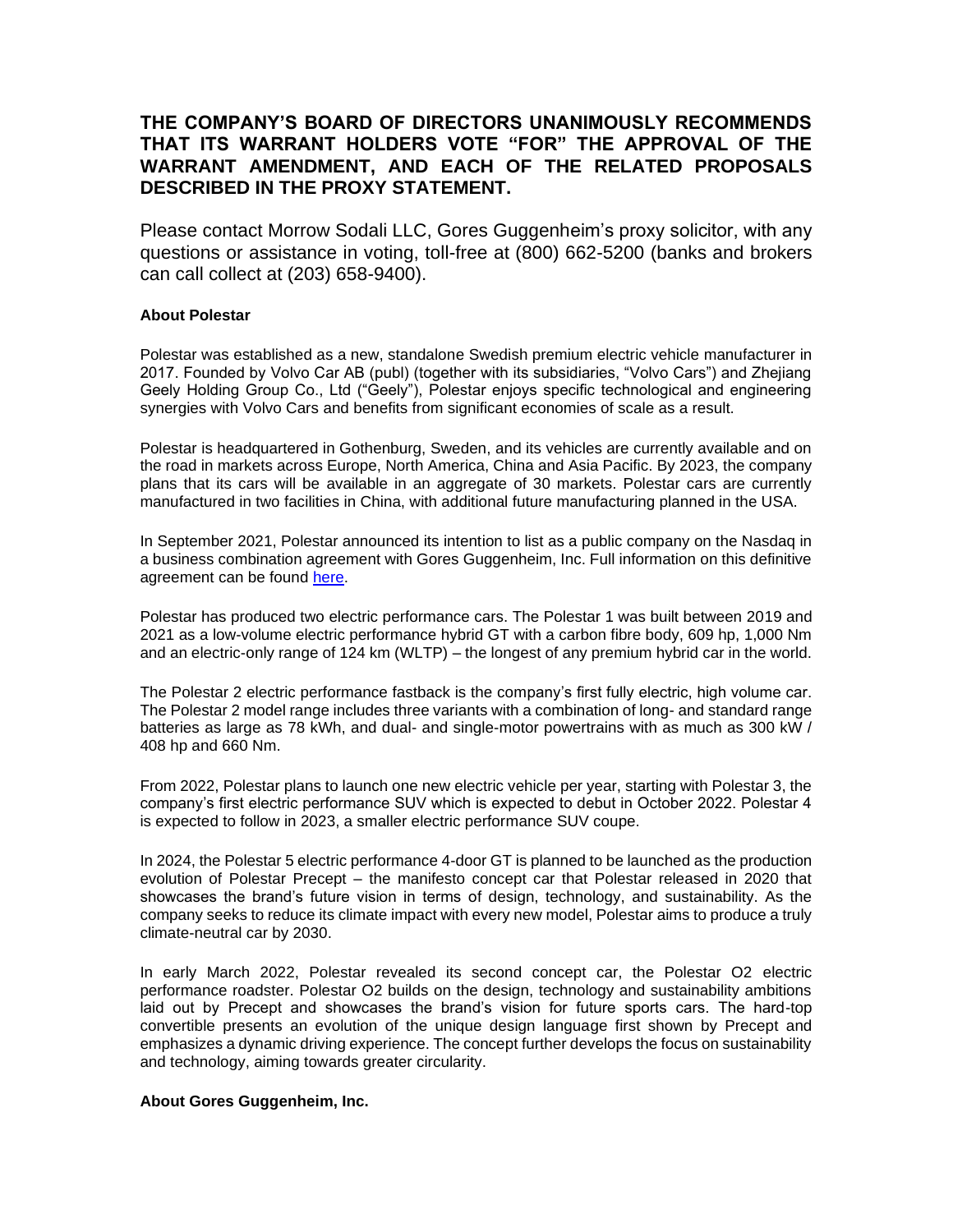Gores Guggenheim, Inc. (Nasdaq: GGPI, GGPIW, and GGPIU) is a special purpose acquisition company sponsored by an affiliate of The Gores Group, LLC, founded by Alec Gores, and by an affiliate of Guggenheim Capital, LLC. Gores Guggenheim completed its initial public offering in April 2021, raising approximately USD 800 million in cash proceeds for the purpose of effecting a merger, capital stock exchange, asset acquisition, stock purchase, reorganization or similar business combination with one or more businesses. Gores Guggenheim's strategy is to identify and complete business combinations with market leading companies with strong equity stories that will benefit from the growth capital of the public equity markets and be enhanced by the experience and expertise of Gores' and Guggenheim's long history and track record of investing in and operating businesses.

### **Additional Information about the Transactions and Where to Find It**

In connection with the proposed Business Combination, (a) ListCo has filed with the SEC a registration statement on Form F-4 containing a proxy statement of the Company and a prospectus, which the SEC declared effective on May 25, 2022 and (b) the Company has filed a definitive proxy statement relating to the proposed Business Combination (the "Definitive Proxy Statement") and will mail the Definitive Proxy Statement and other relevant materials to its stockholders and warrant holders, each as of May 18, 2022, the record date established for voting on the proposed Business Combination and the other matters to be voted upon at the Special Meeting and Warrant Holder Meeting. The Definitive Proxy Statement contains important information about the proposed Business Combination and the other matters to be voted upon at the meetings of the Company's stockholders and warrant holders. This press release does not contain all the information that should be considered concerning the proposed Business Combination and is not intended to form the basis of any investment decision or any other decision in respect of the proposed Business Combination. Before making any voting or other investment decisions, securityholders of the Company and other interested persons are advised to read the Definitive Proxy Statement and other documents filed or to be filed in connection with the proposed Business Combination, as these materials will contain important information about the Company, Polestar, ListCo and the proposed Business Combination. Stockholders will also be able to obtain copies of the Definitive Proxy Statement and other documents filed with the SEC, without charge, once available, at the SEC's website at www.sec.gov, or by directing a request to: Gores Guggenheim, Inc., 6260 Lookout Rd., Boulder, CO 80301, attention: Jennifer Kwon Chou.

### **INVESTMENT IN ANY SECURITIES DESCRIBED HEREIN HAS NOT BEEN APPROVED OR DISAPPROVED BY THE SEC OR ANY OTHER REGULATORY AUTHORITY NOR HAS ANY AUTHORITY PASSED UPON OR ENDORSED THE MERITS OF THE OFFERING OR THE ACCURACY OR ADEQUACY OF THE INFORMATION CONTAINED HEREIN. ANY REPRESENTATION TO THE CONTRARY IS A CRIMINAL OFFENSE.**

### **Participants in Solicitation**

The Company and its directors and executive officers may be deemed participants in the solicitation of proxies from the Company's stockholders with respect to the proposed Business Combination. A list of the names of those directors and executive officers and a description of their interests in the Company is set forth in the Company's filings with the SEC (including the Company's final prospectus related to its initial public offering (File No. 333-253338) declared effective by the SEC on March 22, 2021), and are available free of charge at the SEC's web site at www.sec.gov, or by directing a request to Gores Guggenheim, Inc., 6260 Lookout Rd., Boulder, CO 80301, attention: Jennifer Kwon Chou. Additional information regarding the interests of such participants is contained in the Definitive Proxy Statement.

Polestar and ListCo, and certain of their directors and executive officers may also be deemed to be participants in the solicitation of proxies from the stockholders of the Company in connection with the proposed Business Combination. A list of the names of such directors and executive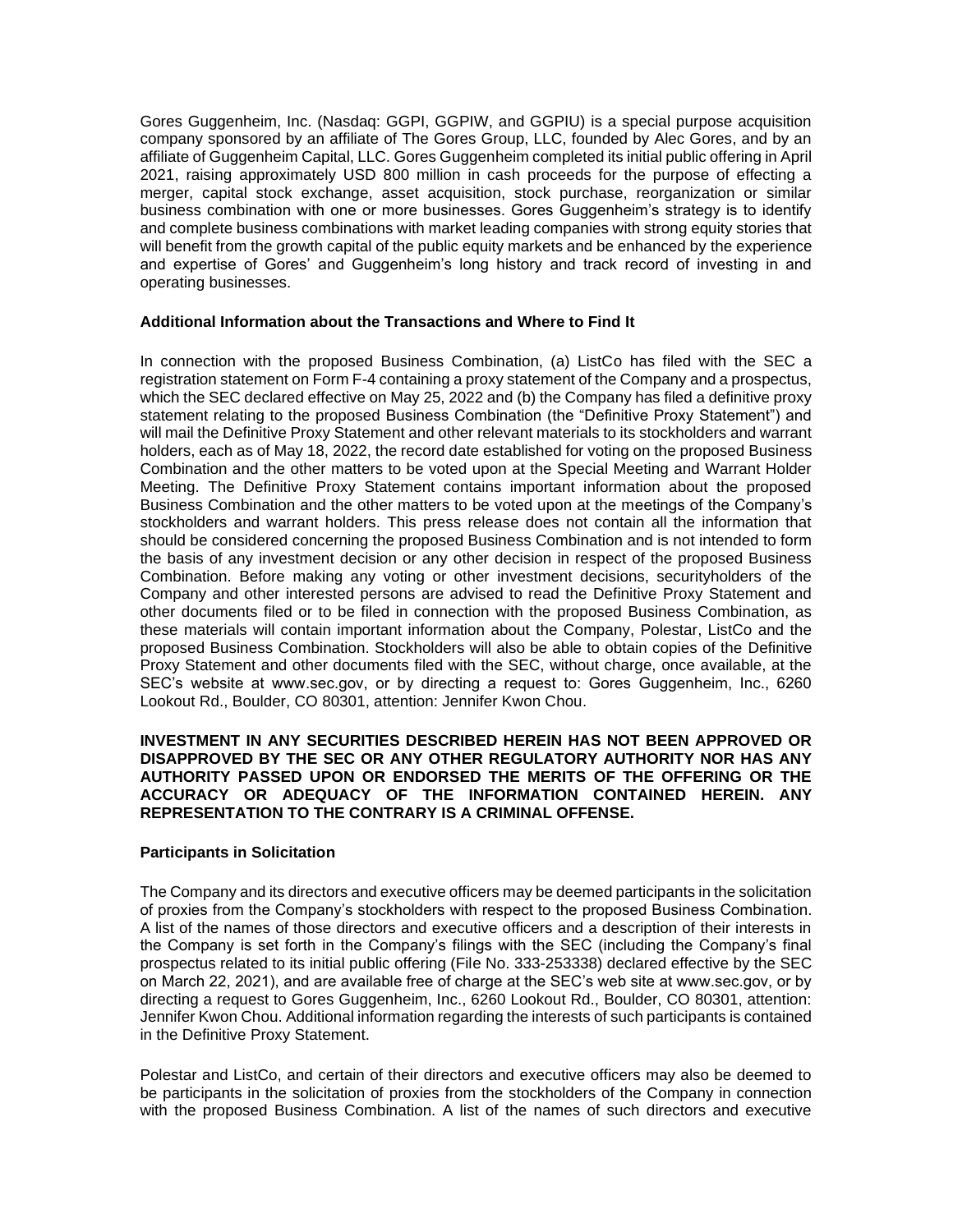officers and information regarding their interests in the proposed Business Combination is included in the Definitive Proxy Statement.

### **Forward-Looking Statements**

This press release contains certain statements which may be considered "forward-looking statements" as defined in the Private Securities Litigation Reform Act of 1995. Forward-looking statements generally relate to future events or the future financial or operating performance of the Company and Polestar. For example, projections of future revenue, volumes and other metrics are forward-looking statements. In some cases, you can identify forward-looking statements by terminology such as "may", "should", "expect", "intend", "will", "estimate", "anticipate", "believe", "predict", "potential", "forecast", "plan", "seek", "future", "propose" or "continue", or the negatives of these terms or variations of them or similar terminology. Such forward-looking statements are subject to risks, uncertainties, and other factors which could cause actual results to differ materially from those expressed or implied by such forward looking statements.

These forward-looking statements are based upon estimates and assumptions that, while considered reasonable by the Company and its management, and Polestar and its management, as the case may be, are inherently uncertain. Factors that may cause actual results to differ materially from current expectations include, but are not limited to: (a) the occurrence of any event, change or other circumstances that could give rise to the termination of definitive agreements with respect to proposed Business Combination; (b) the outcome of any legal proceedings that may be instituted against the Company, the combined company or others following the announcement of the proposed Business Combination and any definitive agreements with respect thereto; (c) the inability to complete the proposed Business Combination due to the failure to obtain approval of the stockholders of the Company, to obtain financing to complete the proposed Business Combination or to satisfy other conditions to Closing; (d) changes to the proposed structure of the proposed Business Combination that may be required or appropriate as a result of applicable laws or regulations or as a condition to obtaining regulatory approval of the proposed Business Combination; (e) the ability to meet stock exchange listing standards following the consummation of the proposed Business Combination; (f) the risk that the proposed Business Combination disrupts current plans and operations of Polestar as a result of the announcement and consummation of the proposed Business Combination; (g) the ability to recognize the anticipated benefits of the proposed Business Combination, which may be affected by, among other things, competition, the ability of the combined company to grow and manage growth profitably, maintain relationships with customers and suppliers and retain its management and key employees; (h) costs related to the proposed Business Combination; (i) risks associated with changes in applicable laws or regulations and Polestar's international operations; (j) the possibility that Polestar or the combined company may be adversely affected by other economic, business, and/or competitive factors; (k) Polestar's estimates of expenses and profitability; (l) Polestar's ability to maintain agreements or partnerships with its strategic partners Volvo Cars and Geely and to develop new agreements or partnerships; (m) Polestar's ability to maintain relationships with its existing suppliers and strategic partners, and source new suppliers for its critical components, and to complete building out its supply chain, while effectively managing the risks due to such relationships; (n) Polestar's reliance on its partnerships with vehicle charging networks to provide charging solutions for its vehicles and its strategic partners for servicing its vehicles and their integrated software; (o) Polestar's ability to establish its brand and capture additional market share, and the risks associated with negative press or reputational harm, including from lithium-ion battery cells catching fire or venting smoke; (p) delays in the design, manufacture, launch and financing of Polestar's vehicles and Polestar's reliance on a limited number of vehicle models to generate revenues; (q) Polestar's ability to continuously and rapidly innovate, develop and market new products; (r) risks related to future market adoption of Polestar's offerings; (s) increases in costs, disruption of supply or shortage of materials, in particular for lithium-ion cells or semiconductors; (t) Polestar's reliance on its partners to manufacture vehicles at a high volume, some of which have limited experience in producing electric vehicles, and on the allocation of sufficient production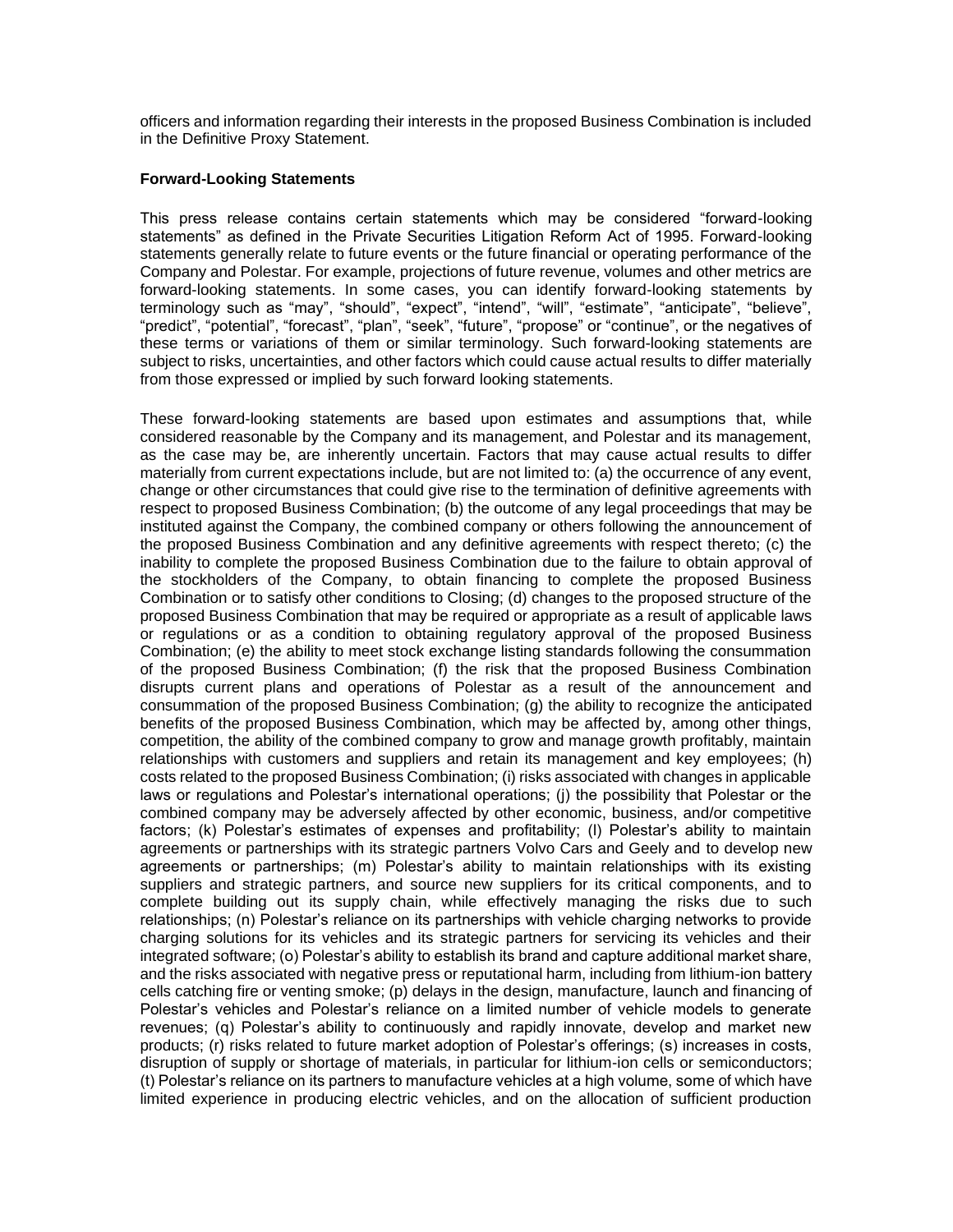capacity to Polestar by its partners in order for Polestar to be able to increase its vehicle production capacities; (u) risks related to Polestar's distribution model; (v) the effects of competition and the high barriers to entry in the automotive industry, and the pace and depth of electric vehicle adoption generally on Polestar's future business; (w) changes in regulatory requirements, governmental incentives and fuel and energy prices; (x) the impact of the global COVID-19 pandemic, inflation, interest rate changes, the ongoing conflict between Ukraine and Russia, supply chain disruptions and logistical constraints on the Company, Polestar, Polestar's post business combination's projected results of operations, financial performance or other financial metrics, or on any of the foregoing risks; and (y) other risks and uncertainties set forth in the section entitled "Risk Factors" and "Cautionary Note Regarding Forward-Looking Statements" in the Company's final prospectus relating to its initial public offering (File No. 333-253338) declared effective by the SEC on March 22, 2021, and other documents filed, or to be filed, with the SEC by the Company or ListCo, including the Definitive Proxy Statement. There may be additional risks that neither the Company, Polestar nor ListCo presently know or that the Company, Polestar or ListCo currently believe are immaterial that could also cause actual results to differ from those contained in the forward-looking statements. Nothing in this press release should be regarded as a representation by any person that the forward-looking statements set forth herein will be achieved or that any of the contemplated results of such forward-looking statements will be achieved. You should not place undue reliance on forward-looking statements, which speak only as of the date they are made. Neither the Company, Polestar nor ListCo undertakes any duty to update these forward-looking statements.

#### **Disclaimer**

This press release relates to the proposed Business Combination. This document shall not constitute an offer to sell or exchange, or the solicitation of an offer to buy or exchange, any securities, nor shall there be any sale of securities in any jurisdiction in which such offer, sale or exchange would be unlawful prior to registration or qualification under the securities laws of any such jurisdiction. No offer of securities shall be made except by means of a prospectus meeting the requirements of the Securities Act of 1933, as amended.

#### **Contacts**

For inquiries regarding The Gores Group and affiliates:

Jennifer Kwon Chou Managing Director The Gores Group [jchou@gores.com](mailto:jchou@gores.com)

John Christiansen/Cassandra Bujarski Sard Verbinnen & Co [GoresGroup-SVC@sardverb.com](mailto:GoresGroup-SVC@sardverb.com)

For inquiries regarding Polestar:

Bojana Flint Polestar (Investor Relations) [bojana.flint@polestar.com](mailto:bojana.flint@polestar.com)

Jonathan Goodman Polestar [jonathan.goodman@polestar.com](mailto:jonathan.goodman@polestar.com)

Andrew Lytheer **Polestar** [andrew.lytheer@polestar.com](mailto:andrew.lytheer@polestar.com)